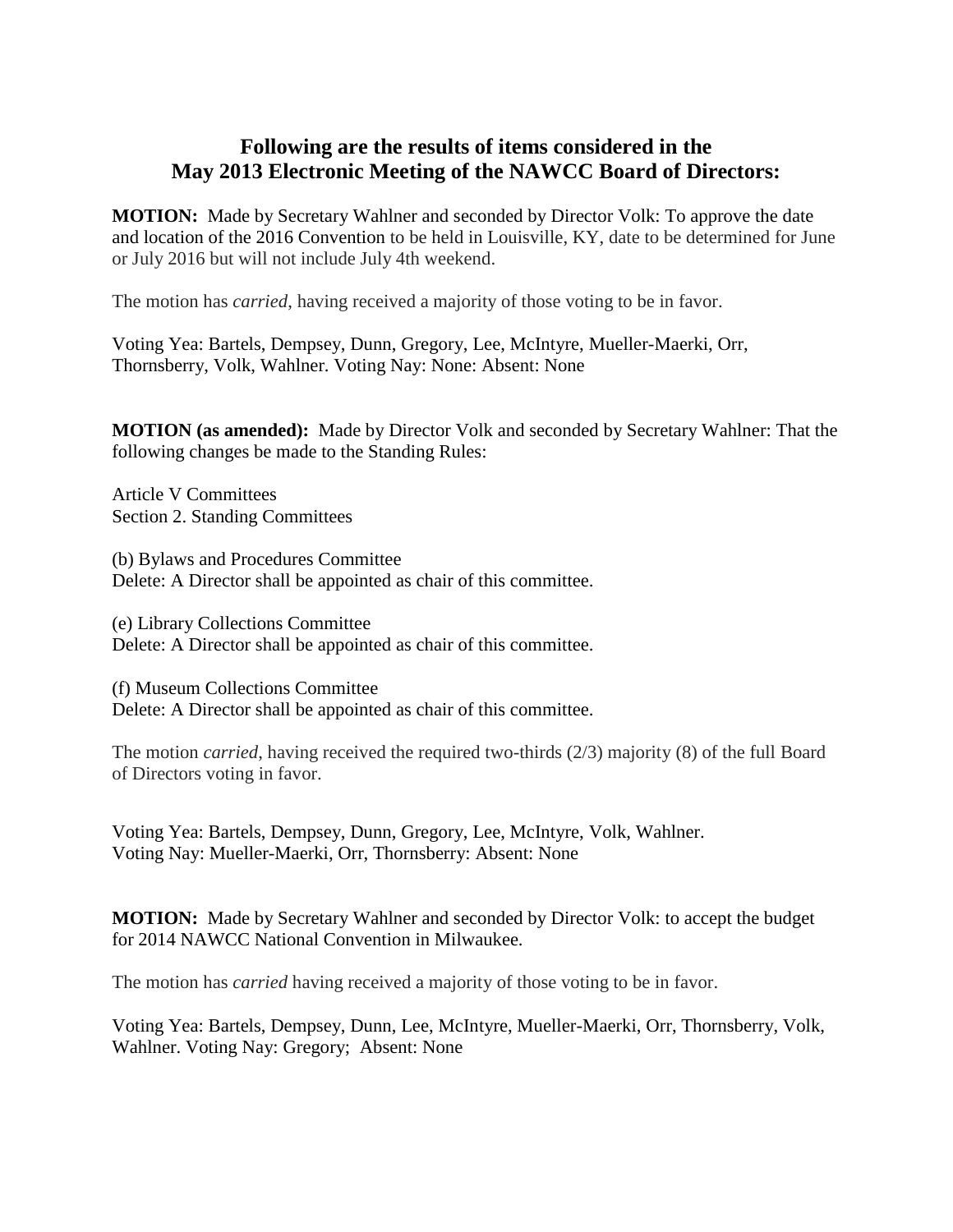**MOTION:** Made by Director Volk and seconded by Secretary Wahlner: To add Section 7: Non-Horological Items to ARTICLE XV: National Convention and Regional Meetingsin the Standing Rueles: Non-horological items may not be displayed, bought, sold, or traded at any National Convention or Regional Meeting within the Mart. Any violations will be handled as specified in the approved Convention Handbook.

A quorum being present, the motion has *failed*, having not received the required majority (7) of the full Board of Directors voting in favor.

Voting Yea: Bartels, Dempsey, Dunn, Thornsberry, Volk, Voting Nay: Gregory, McIntyre, Mueller-Maerki, Orr, Wahlner: Absent: Lee

**MOTION:** Made by Director Volk and seconded by Secretary Wahlner: That the following resolution be approved and the Secretary be authorized to sign the resolution.

RESOLUTION OF THE BOARD OF DIRECTORS OF NATIONAL ASSOCIATION OF WATCH & CLOCK COLLECTORS, INC. FOR THE ADOPTION OF NATIONAL ASSOCIATION OF WATCH & CLOCK COLLECTORS, INC. HEALTHCARE REIMBURSEMENT ARRANGEMENT PLAN

Whereas, the Employer has the power to implement the Plan.

On May 28, 2013 the following resolutions to implement the National Association of Watch  $\&$ Clock Collectors, Inc. Healthcare Reimbursement Arrangement Plan were duly adopted by a meeting of the Board of Directors of National Association of Watch & Clock Collectors, Inc. to be effective retroactively to April 1, 2013 and that such resolutions have not been modified or rescinded as of the date hereof:

RESOLVED, that the form of the Internal Revenue Code of 1986, presented to this meeting is hereby adopted and approved and that the proper Officers of the Employer are hereby authorized and directed to execute and deliver to the Plan Administrator one or more copies of the Plan.

RESOLVED, that the proper Officers of the Employer shall act as soon as possible to notify employees of the Employer of the implementation of the Plan by delivering to each employee a copy of the summary plan description of the Plan in the form of the Summary Plan Description presented to the Board of Directors, which form is hereby approved. The undersigned certifies that attached hereto as Exhibits A and B respectively are true copies of the Plan Document and Summary Plan Description for National Association of Watch & Clock Collectors, Inc. Healthcare Reimbursement Arrangement Plan approved and adopted in the foregoing resolutions.

A quorum being present, the motion has *carried*, having received the majority of those voting to be in favor.